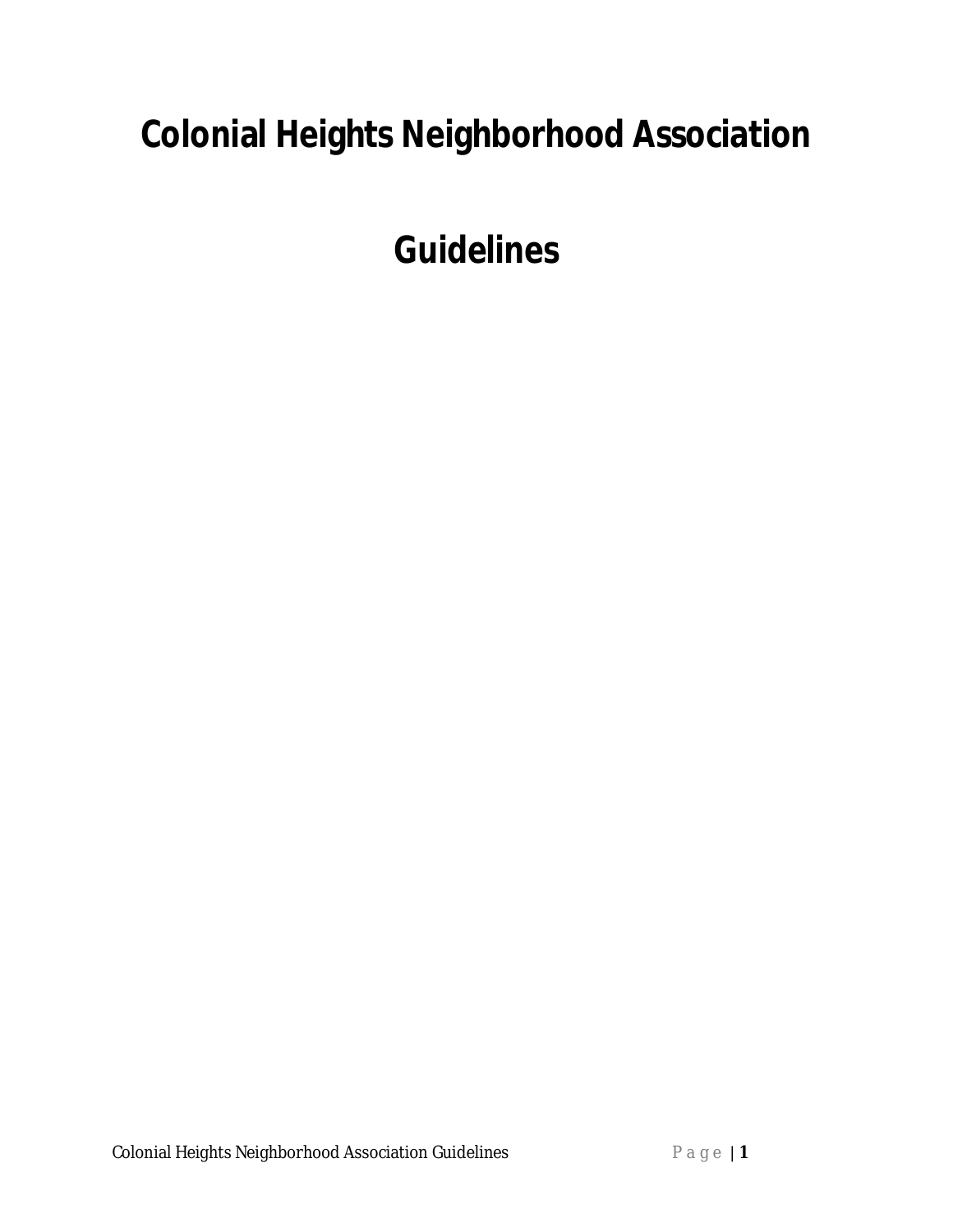#### **Summary**

This set of guidelines describes and outlines the Colonial Heights Neighborhood Association (CHNA) organization structure, decision making, communication and history. This document is intended to give clarity to members of the association in regards to roles and responsibilities, participation and decision making. This set of guidelines is considered interim, while the membership explores incorporation into a  $501(c)3$  or the development of formal bylaws. If the members do not formalize the organization further through 501(c)3 or bylaw development, the organization shall follow the guidelines outlined herein as approved.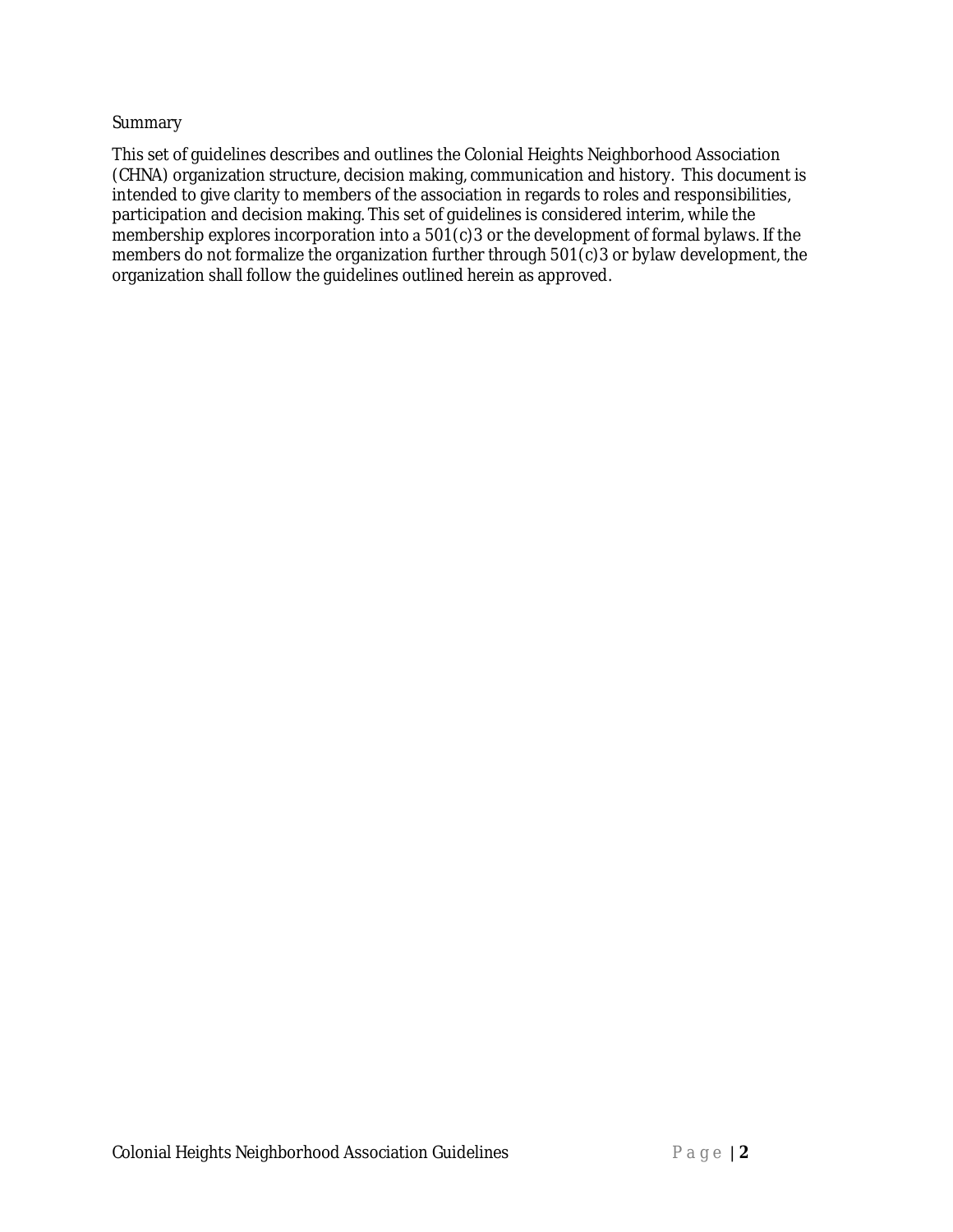# **Table of Contents**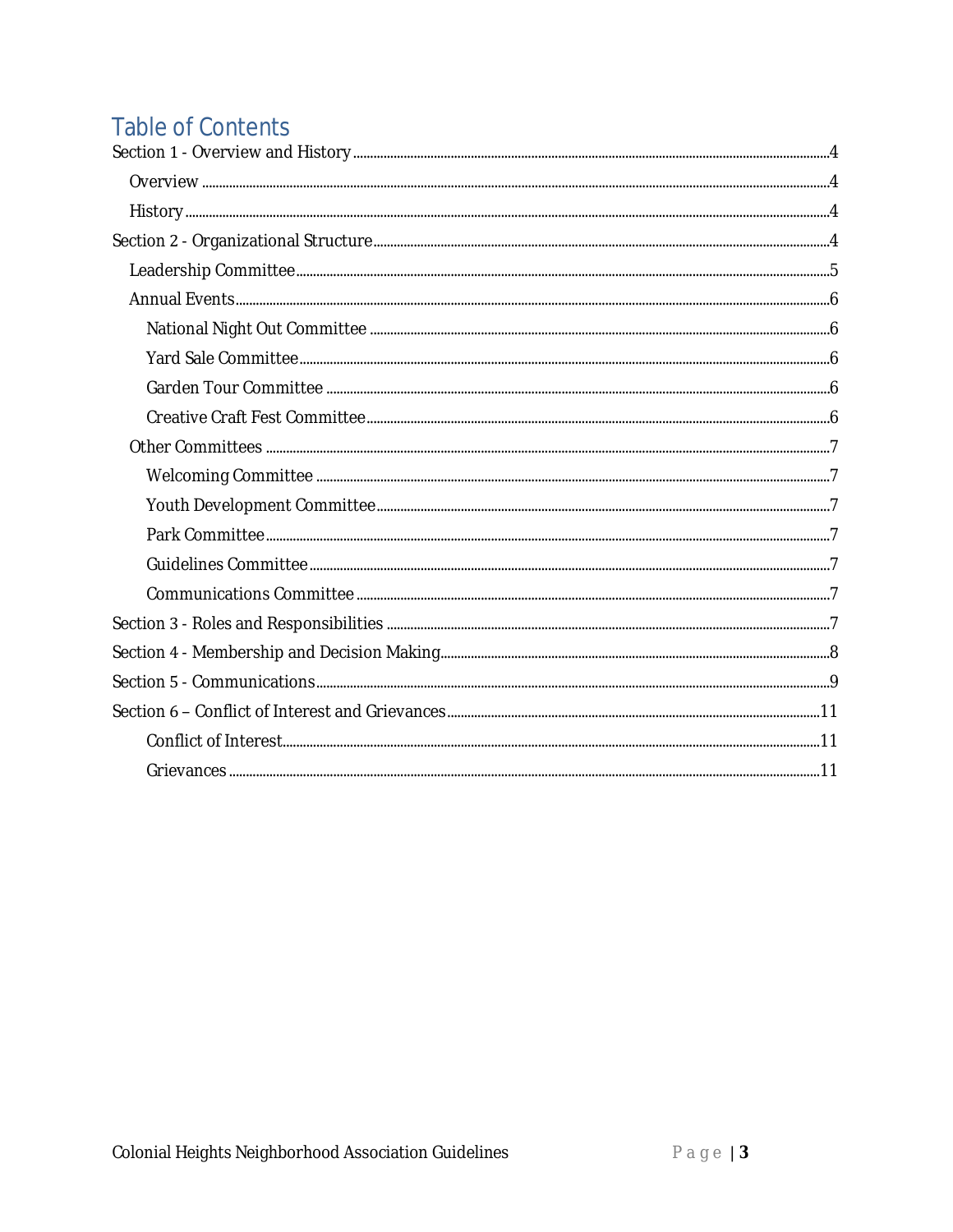# Section 1 - Overview and History

#### **Overview**

The neighborhood of Colonial Heights is located in Southeast Sacramento. It consists of the area bordered on the west by Stockton Boulevard including homes on the east side, east by 58th street including homes on the west side, north by 14th avenue including homes on the south side, and on the south by 22nd avenue from Stockton to 58<sup>th</sup> street including all homes on 22<sup>nd</sup> in this area. Colonial Heights has a city park (Colonial Park) located at its center. The park consists of the area between 18th and 19th Avenues north-south and between 54th and 53rd Street east-west. The park contains a wading pool, playgrounds for children and toddlers, picnic benches, a softball/baseball diamond, a field for soccer or other activities, and a basketball half-court. Additionally, the Colonial Heights Library, which includes a garden and community room, anchors the southwest corner of the neighborhood. Colonial Heights also contains San Francisco Boulevard, known for its unique palm tree lined triple lane boulevard. 

The mission of CHNA is to build community by providing a forum for sharing information, connecting neighbors, promoting activities and fostering civic involvement in our diverse community.

The CHNA meets monthly (outside of November and December) on the fourth Thursday evening of every month, at the Colonial Heights Library unless there is a conflict with other meetings.

#### **History**

In 1981, Shirley Johnson, a resident of Colonial Heights founded an active neighborhood association called the Colonial Heights Arts and Recreation Effort (CARE) which she lead for over 20 years. The focus of CARE was safety and security of the neighborhood centered around the park and activities for children and teenagers. This organization ran an after school program, a softball league, and made many improvements to Colonial Park, including the wading pool and the shade structure. The organization dissolved due to many reasons, primary of which was Johnson's failing health.

In 2007, several neighbors joined together and formed the current neighborhood association and created an online forum for the neighborhood. During the Great Recession, CHNA organized efforts to tackle vacant houses, absent owners, and squatters, and transient issues at the park. CHNA's primary focus during the downturn was to improve participation in the neighborhood through events such as National Night Out, and organizing a Neighborhood Watch. Over time, CHNA continued to add events, such as the Easter Egg Hunt, Neighborhood Yard Sale, Movie Night, and Music Festival. CHNA also actively participated with city officials around an upgrade of the playground park facilities and changed and expanded the planned remodel. Issues at the park resulted in a neighborhood-wide vote on the disposition of the shade structure, ultimately resulting in a vote to remove all of the walls. Key neighborhood-wide impacted and permanent projects include this shade structure change, the 103 palm trees planted on San Francisco Boulevard to replace dying trees, and the implementation of street toppers around the neighborhood in the shape of streetcars to reflect the pride and history of Colonial Heights.

# Section 2 - Organizational Structure

CHNA is a volunteer-run organization with an emphasis on participation of individuals who live, work or volunteer in Colonial Heights. Anyone can participate within any level of the organization and the essential mission of the organization is met through monthly meetings, special events and committees of people working together including business owners, property owners, renters, volunteers and others who are invested in the community. 

CHNA is built around committees that are organized to produce neighborhood events or perform an ongoing community service. Committees are self-forming and result from an idea for an event or activity that has been discussed at a CHNA meeting. A leader and committee members are identified, and participation in activities is open to those interested and willing. These committees are then considered a part of the CHNA organization. Committees are given a great deal of independence and freedom in how they are organized, and what responsibilities they take on.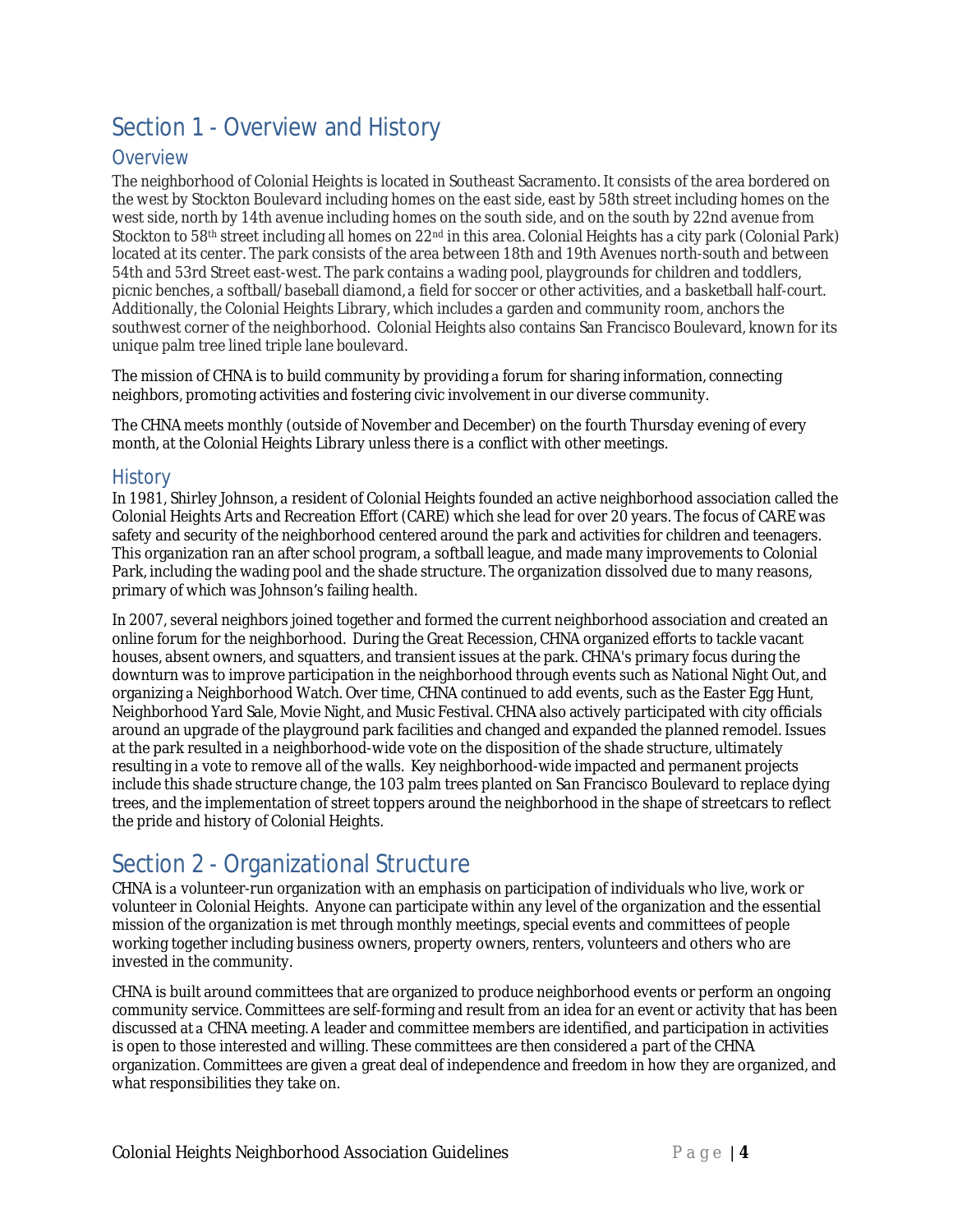Committees formed as a part of CHNA are responsible for maintaining communication with other committees, the organization and the neighborhood more broadly. This is to avoid conflicts, reduce duplication and to keep the organization open and transparent. Communication may include regular emails with members and leaders, presentation of work status at monthly meetings and the posting of events and activities to CNHA social media accounts. 

Committees are responsible for preparing and distributing documentation and marketing materials, as needed. Documentation of contacts, donors, budgets, committee members, and decisions should be preserved and shared for future committee leaders and members. This information is maintained on the CHNA Google Drive, shared among CHNA leaders. 

General Committee Guidelines

- Ideas and events are brought to the neighborhood association for discussion before becoming official committees as a part of CHNA.
- The neighborhood association members vote on whether to approve development of a committee at the monthly meeting.
- Committees are made up of more than one member and are transparent about their activities.
- A committee representative must report on progress at each neighborhood association meeting. If there is no update, a committee member must communicate with leaders prior to the meeting.
- Committees share documents, flyers, budget information, etc. during the meetings and eventually on the Google shared drive, for archiving purposes. Committees requiring funds outside of their own members' donations, particularly CHNA funds, report on the budget before and after funds are spent.
- The Communications Committee creates and distributes flyers with a list of meetings twice per year to every home in the boundary. For promotion of annual events, committees follow general communications guidelines and works, as needed, with the Communications Committee.

#### Leadership Committee

CHNA is organized primarily around the committees performing event and activity planning. The Leadership Committee is made up of the leaders of all these various committees and others who want to participate in the day-to-day functioning of the organization. All of these roles are currently informal, with no paid staff and without the voting of executive or leadership roles. A leader who participates in the leadership committee should be either leading an event or activity committee and/or regularly attending and participating in monthly meetings. 

The Leadership Committee meets informally regularly, as needed. The intent of this committee is to discuss and resolve issues arising from conflicts within the various committees and leaders, to coordinate efforts between committees, and to learn from each other how to be a better neighborhood leader. These meetings are also an opportunity for committee leaders to discuss plans and strategies and to organize efficiently to communicate with membership, the public and partner organizations and government agencies. 

Examples of topics that are discussed in leaders group: 

- Ways to improve outreach to neighbors regarding neighborhood meetings
- Recommendation of leader addition to leaders group
- Discussion of confidential item (e.g., grievances)
- How to improve as a leader
- Suggested topics for upcoming neighborhood association meetings
- Review what leaders meetings are for, purpose and usefulness
- Annual updates of activities and events

Leaders have the responsibility to:

- Provide guidance to CHNA for events and committees
- Attend at least half of the monthly CHNA meetings
- Be willing to work with the community and its stakeholders
- Demonstrate leadership qualities by leading a committee and/or event

**Colonial Heights Neighborhood Association Guidelines** Page 15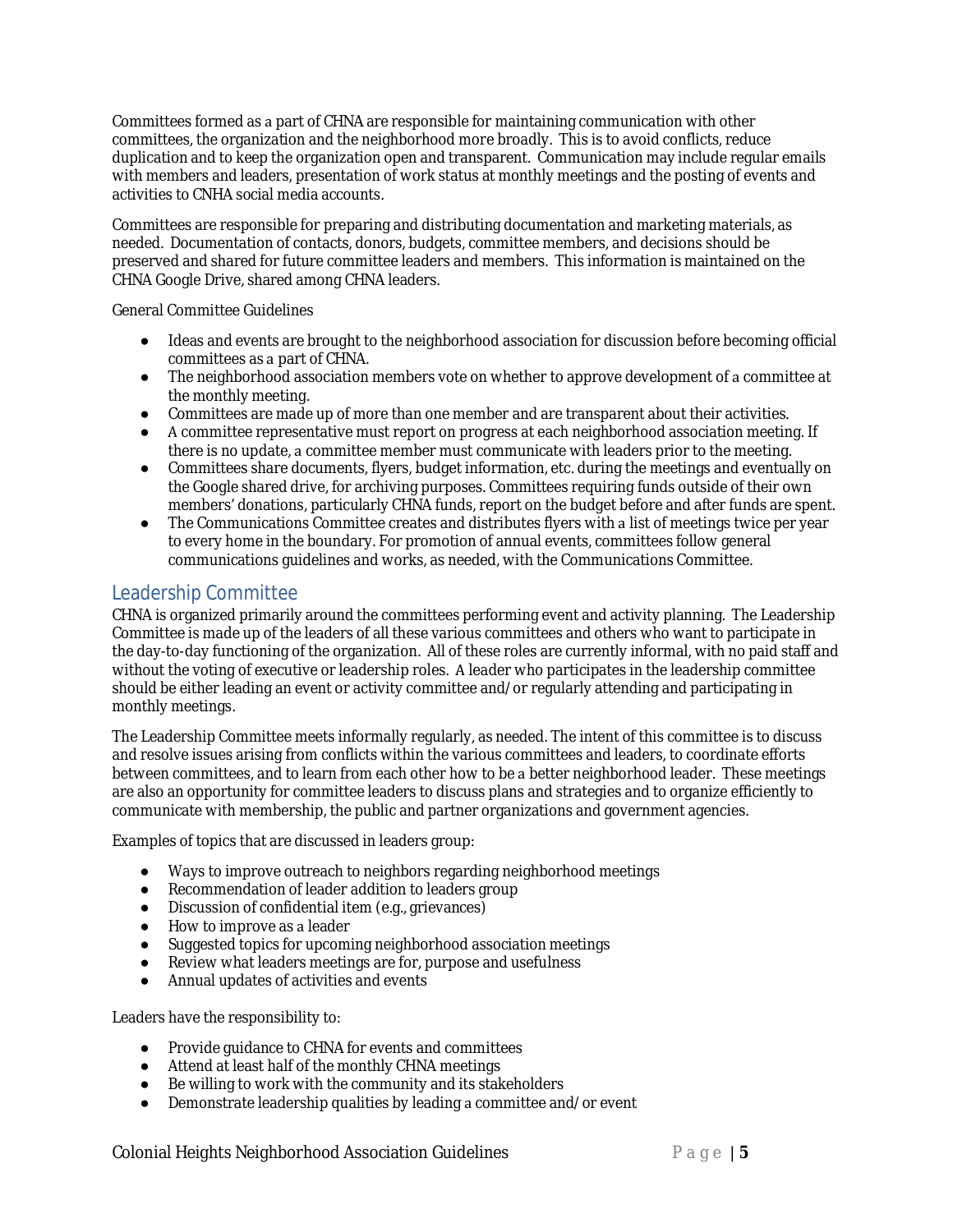- Demonstrate professionalism and ethical purpose when conducting business on behalf of CHNA or the community
- Know the neighborhood and work for the benefit of the neighborhood

Meeting notes are taken at leaders meetings to look back on as reference and to capture any action items discussed. Notes are stored in the shared Google drive.

The Leadership Committee is not an executive committee, meaning that decisions that have impacts to the neighborhood or represent a particular position to the public or partners are discussed and decided at monthly meetings, not by leaders only. The leadership committee may meet and discuss an issue, bringing a topic of discussion for the monthly meeting discussions. 

The Leadership Committee presents an annual update to the association on accomplishments, challenges and opportunities from the prior year. The process includes discussions with committee leaders, review of meeting notes, Facebook posts, and other social media from the previous year and presenting a summary at the CHNA January meeting. 

CHNA strives to have a leadership group and membership that reflect the diversity of the neighborhood.

#### Annual Events

The organization focuses on organizing annual events for community members to participate in the Colonial Heights neighborhood. This emphasis means there are many ongoing annual events, which are organized by a committee of association members. The following is an outline of current annual events.

#### **National Night Out Committee**

Held the first Tuesday of every August, National Night Out is a community-building campaign that promotes police-community partnerships and neighborhood camaraderie to make neighborhoods safer, more caring places to live. Held at Colonial Park, National Night Out, includes a BBQ, games, music and a photo booth. The neighborhood has participated in this event since 2011, and the activities vary from year to year depending on volunteers, participants, and donors. 

#### **Yard Sale Committee**

This committee is responsible for putting on the Yard Sale event each September. The Yard Sale was started by the previous C.A.R.E. association (documents reflect the event started as early as 1989) to raise funds for C.A.R.E. projects. The Yard Sale, revived in 2012 as the Colonial Heights Yard Sale Extravaganza, is a community-wide event, where individual neighbors sell used items at their own house and keep their own proceeds. 

#### **Garden Tour Committee**

This committee is responsible for organizing the Charming Garden Tour held each May. The first garden tour was held in 2016. The Garden Tour is an opportunity for neighbors to share gardens and for those outside the neighborhood to visit and enjoy the beautiful landscape. Proceeds have gone to the Colonial Heights Library Read & Feed garden.

#### **Creative Craft Fest Committee**

This committee is responsible for organizing the Creative Craft Fest held each November at Wesley Social Hall on 15th Avenue. The first craft fest was held in 2015 and proceeds from table sales were split between the Wesley UMC for use of the space and CHNA. The craft fest is an opportunity to highlight and support neighborhood creativity and talents. Photos with Santa are also provided at the event for free.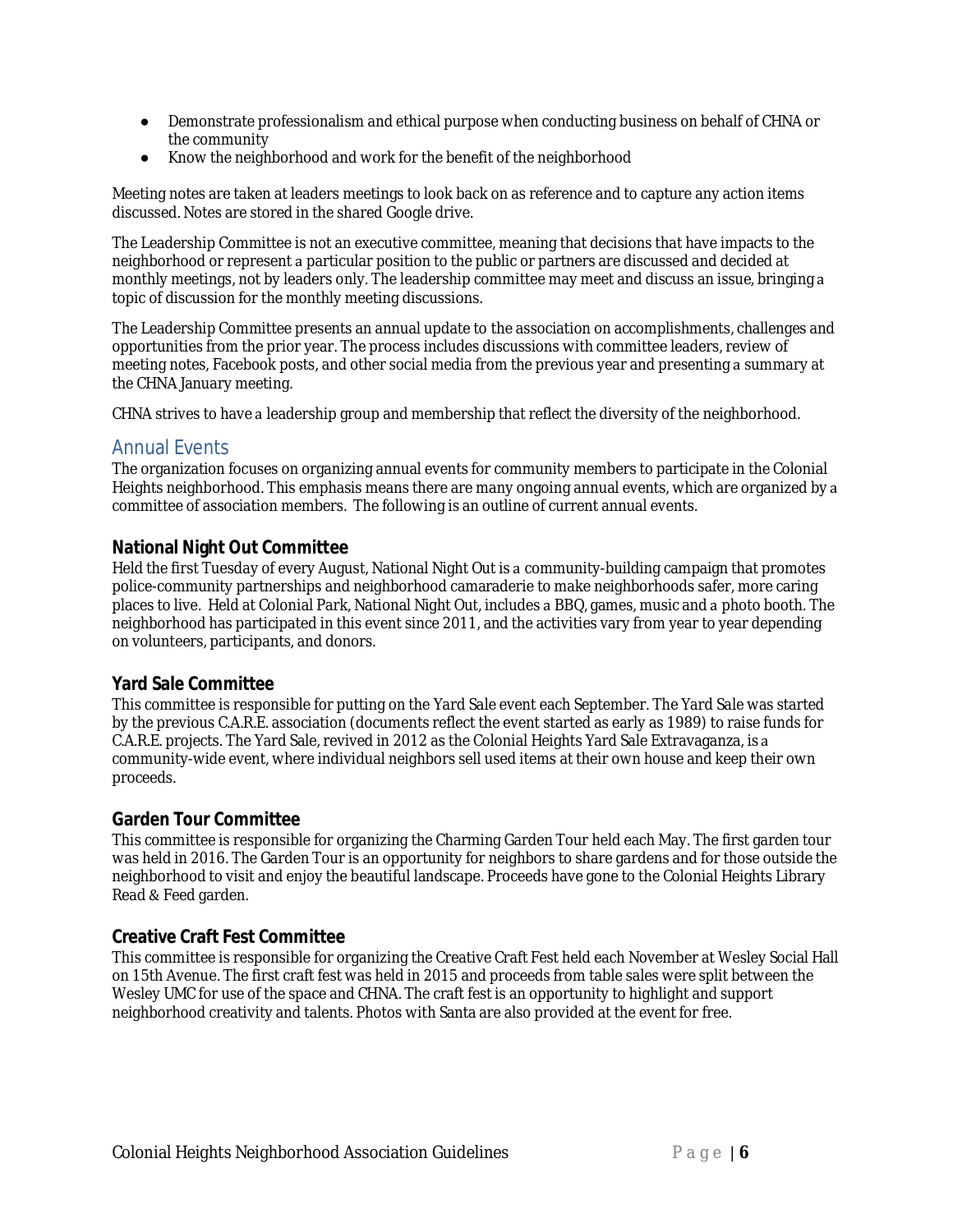#### Other Committees

#### **Welcoming Committee**

This committee is responsible for welcoming new neighbors to the neighborhood. This includes home owners, renters and new businesses. The committee puts together welcome packets that include a one page info sheet about the neighborhood, resource guide and welcome card signed by neighbors at monthly meetings. This committee formed in 2014 and has welcomed hundreds of neighbors to our community. 

#### **Youth Development Committee**

While youth development extends across multiple areas, this committee is mainly responsible for creating and coordinating the Explore and More! after school program at the Colonial Heights library. Since the Fall of 2012, this program conducts 37 weeks of programming every academic year. Program funding of \$500 has been provided annually from the City of Sacramento, with occasional assistance from the Colonial Heights Library, Friends of Colonial Heights Library, and neighbor donors.

#### **Park Committee**

The Park Committee is responsible for initiating and coordinating Colonial Park projects often working with the District 5 office and Parks & Rec in planning projects and obtaining funding and supplies. Projects have included a playground rebuild, a building remodel, tree watering and mulching, painting, and graffiti removal, along with maintenance and repairs of equipment, buildings and grounds. The committee takes a lead in coordinating park cleanups the Saturday prior to CHNA events in the park and in obtaining and storing tools and supplies in the park storage room. 

#### **Guidelines Committee**

The Guidelines Committee is tasked with defining the roles and relationships within CHNA, and developing new guidelines and /or bylaws. 

#### **Communications Committee**

The Communications Committee is responsible for managing external-facing communications including website creation and maintenance, social networking platforms, group e-mail accounts, and establishing communications guidelines as protocol for receiving incoming communications as well as handling outgoing communications. 

### Section 3 - Roles and Responsibilities

The following are roles with associated responsibilities. 

**Monthly Meeting Facilitator**

- Reserve and confirm location for upcoming meetings
- Advertise on Facebook/Nextdoor/Twitter
- Print 750 flyers for distribution in neighborhood (depending on upcoming big events)
- Create event on Facebook/Nextdoor
- Solicit agenda items, contact representatives in city/councilmember/assemblymember office to invite
- Create agenda and post on the Google Drive
- Print copies of agenda/minutes/additional meeting materials
- Communicate with quest speakers
- Follow up on action items, individual questions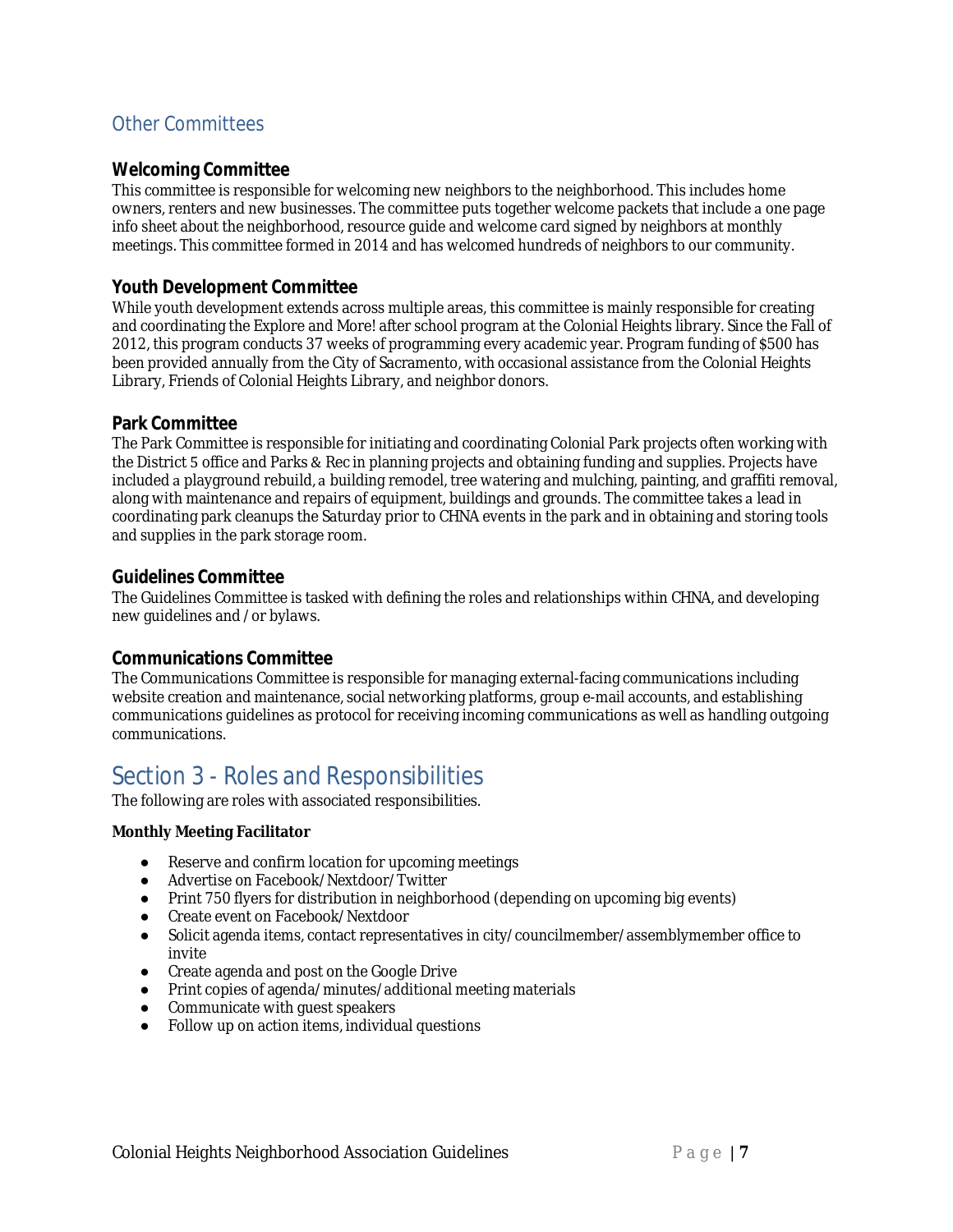**Monthly Meeting Minutes Recorder**

Take minutes during the CHNA monthly meetings. Distribute minutes to leaders group for review no later than five days after the meeting. After five days review, send to listserv and post on social media channels. Update any corrections or additions to meeting minutes. 

**Leadership Committee Meeting Organizer**

Solicit agenda items and create agenda for meeting. Confirm location for meeting.

**External Communications Representative** (see Section 5 for communication guidelines)

Correspond with partner organizations on behalf of CHNA.

**Social Media Communications Representative** (see Section 5 communication guidelines)

Manage the social communications channels (Facebook, Instagram, Twitter) and communicate externally on behalf of CHNA.

**Web Design/Maintenance Representative**

Ensure that the website is working, consistently updated and meeting the general needs of CHNA. 

**Community Liaison**

Communicate with external community groups including but not limited to: businesses, Colonial Heights Library, surrounding neighborhood associations, local churches, etc., and report back to CHNA leaders and members

#### **Treasurer**

Manage CHNA account. Ensure bookkeeping is accurate and up-to-date. Oversee budgets for events and ensure that events and projects requiring CHNA funds are carried out on budget. Report budget to leadership and monthly meeting.

### Section 4 - Membership and Decision Making

Members of the organization are anyone from the community who lives, works or plays in Colonial Heights. The organization is volunteer-run and has a mission of building community. Anyone who wants to participate is encouraged and empowered. 

Decision making is made through informal discussions and votes by members present at committee and monthly meetings. If an item affects the organization of CHNA or the neighborhood, committees must bring options to the monthly meeting, and allow time for these to be discussed. Committees do not make decisions that affect the neighborhood, as a whole. Instead, they facilitate the neighborhood in making those decisions.

As a neighborhood, CHNA monthly meetings are the preferred venue for most decisions. A show of hands with a simple majority shall decide. A simple implementation of "Robert's Rules of Order" will govern the voting process, including a motion, second of the motion, discussion, and formal vote by show of hands. An appropriate period of discussion should be allowed. All opinions should be heard, given credence and considered.

The vote should be tabled for a subsequent meeting if appropriate and timely. Appropriate objections and reasons for delaying the vote include: 

- 1. Lack of adequate notification that a vote would be happening at the meeting.
- 2. Lack of sufficient discussion at the meeting.
- 3. The need to gather more facts or information.
- 4. An insufficient number of participants attending the meeting.
- 5. An attempt to "stack a vote" by an interested group or party.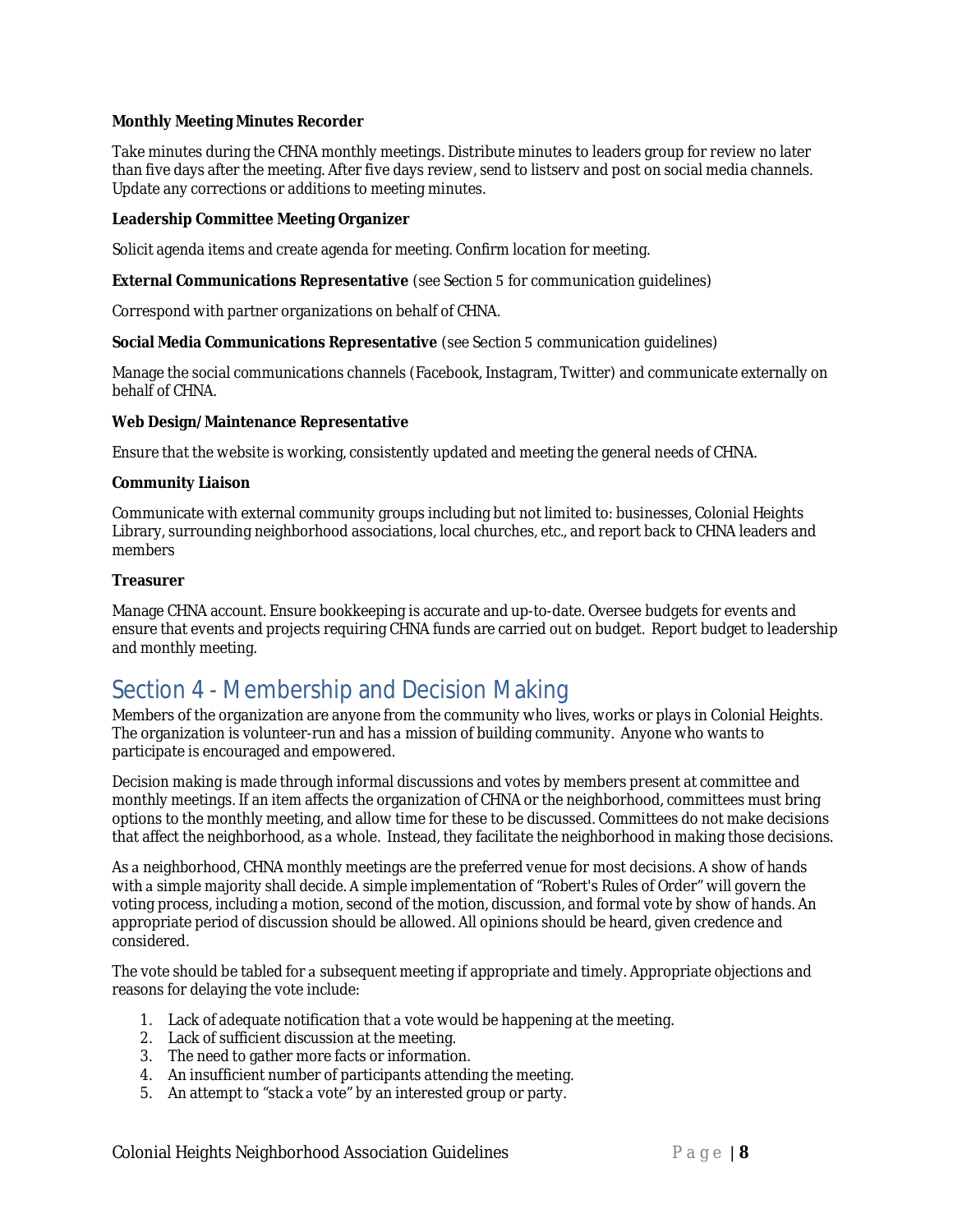6. An objection by a neighborhood member presenting a reasonable argument for delay.

When in doubt, and when timely, votes should be delayed. Decisions on delaying votes are discussed and approved in monthly meetings. 

Minor decisions are decisions that are focused on event planning and other activities, such as the starting of events or activities, and decisions on how to organize these events and activities. Minor decisions are made either in the process of organizing through a committee or are made by a vote at monthly CHNA meeting. When in doubt, committees bring decisions to a CHNA meeting.

Major decisions, such as physical changes, decisions financially impacting the organization, organizational development changes, and association positions related to government policies are made by the members through discussions and voting at monthly meetings. Committees are responsible for presenting reasonable options and creating an unbiased process whereby the neighborhood can make those decisions. Members should provide sufficient opportunity for participation in major decisions including dissemination of information, a timeline for review and discussion and a final opportunity for voting, either in person or other means. Every member is entitled to participate in a vote, regardless of the nature of their membership.

Minutes are taken at these meetings and published on social media platforms and the CHNA website. Decisions reached at meetings are posted in the minutes, and on social networking sites. A note should be added to the posting indicating any major decision that was made.

Some decisions may require Informal opinion polls that can be created via online polling tools such as a Survey Monkey (surveymonkey.com) when additional neighborhood input is desired. These results are discussed at CHNA monthly meetings, and the results included in the minutes. Online polling does not reach the entire neighborhood, and at times the response rate has proven to be limited. Additional polling options should be considered to address community members that may have language, technology, or other barriers, especially when considering major decisions.

## Section 5 - Communications

Communications from CHNA and among CHNA leaders and members should be consistent, clear, and direct. External-facing communications should be consistent and unified in content and appearance, and include use of the CHNA logo. 

Primary communication and review of events occur at monthly CHNA meetings. Committee leaders are responsible for presenting updates and information to the neighborhood at each monthly meeting, or appointing someone else to present this information. The Committee Leaders can also provide updates at the leaders' meeting. 

**Outbound Communication Channels** 

The following are various channels from which CHNA leaders and members exchange information about the community 

**Facebook**: *Friends and Neighbors of Colonial Heights*, closed group open to anyone (to prevent spam) and *Colonial Park*, a public Facebook page

**Google Groups Colonial Heights Neighborhood Watch** listserv: Requires an administrator to 

to add someone to the list. To be added, an interested person can email colonialheightsneighbors@gmail.com. 

Nextdoor: www.colonialheightsca.nextdoor.com. Requires valid address within the neighborhood boundaries. Members are verified by the company that runs Nextdoor; if Nextdoor is unable to verify, the leads may do it. 

Twitter: CHNA\_CA https://twitter.com/CHNA CA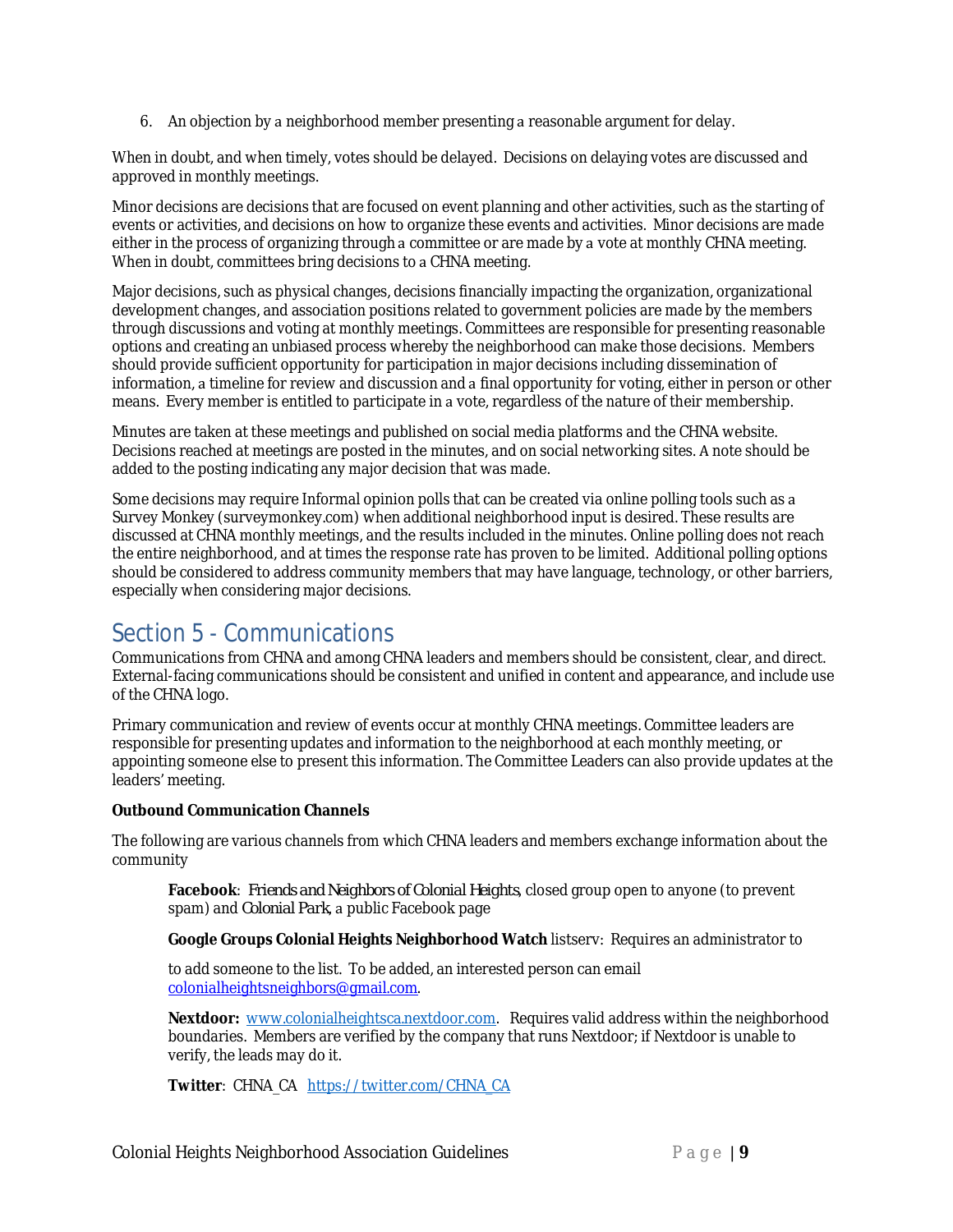**Instagram**: ColonialHeightsNeighborhood https://www.instagram.com/colonialheights/neighborhood 

Pinterest: www.pinterest.com/CHneighborhood

Website: www.Colonial-Heights.org & Email: ColonialHeightsNeighbors@gmail.com

Flyers: Announce monthly neighborhood association meeting and upcoming events. Passed by hand to each residence using volunteer assistance.

Communications to and from entities outside of CHNA should be from:

- 1) The official CHNA email address colonialheightsneighborhood@gmail.com, or
- 2) A CHNA leader's email address, signing as Name "on behalf of CHNA" (if this is the case and if the leader is communicating for which s/he is the lead), or
- 3) A CHNA leader at an in-person or phone meeting, indicating that the CHNA leader can talk on behalf of CHNA (if this is the case and if the leader is communicating for which s/he is the lead).

All incoming communications from entities outside of CHNA should:

- 1) (If it's an email) Go through our CHNA email address colonialheightsneighborhood@gmail.com
- 2) Be reviewed for urgency and importance and follow the guidelines in terms of sharing the information with the others that are on the leadership committee.
	- a) If the person sending the email requests that it not be distributed across the CHNA leaders or the association itself, the person receiving the email should use his/her best judgement regarding how to share or not share the information.
- 3) Be led by an activity or event committee lead regarding the topic of the communications. This means that any official communications with the government or other entities outside of CHNA should be initiated but also responded by the person leading the committee, and/or effort pertaining to this topic.
	- a) If there is no named lead, then the CHNA leader taking the first initiative on this topic would be the de-facto lead. If there is disagreement on who should be the lead, then the leaders need to meet and/or communicate via email and agree upon the lead.

Communications should be forwarded to other members of CHNA on the Leadership Committee if any of the below applies:

- 1) There is new business that CHNA has not be aware of.
- 2) There is a major change, milestone, or development of a current project.

Leaders should use their best judgment as to when to forward information to other leaders and/or the colonialheightsneighborhood@gmail.com address. Leaders have access to this account and should keep the access limited to leaders, so as to minimize accidental deletions of files or other technical glitches. If a leader needs to share this information, s/he needs to seek permission from the other leaders. Leaders should leave emails in the Inbox, with the exception of spam emails which can be deleted.

The CHNA Leaders Google Group is an email distribution group through Google. It is intended only for leaders; other people should not be included in this group. If a leader wants to have communications with entities outside of CHNA leaders, they need to send an email from their own account and indicate that the communication is on behalf of CHNA. It is not possible technically to include people outside of the CHNA leadership team in this distribution, because these people will be included on all communications among leaders, and this is not an appropriate means of communications. 

Flyer and social media content should speak directly to the event being advertised: Name of the event, date, time and place, and other information deemed necessary such as the name and contact number of the event organizer. CHNA logo should be on the flyer and CHNA listed as the sponsor, organizer, or supporter.